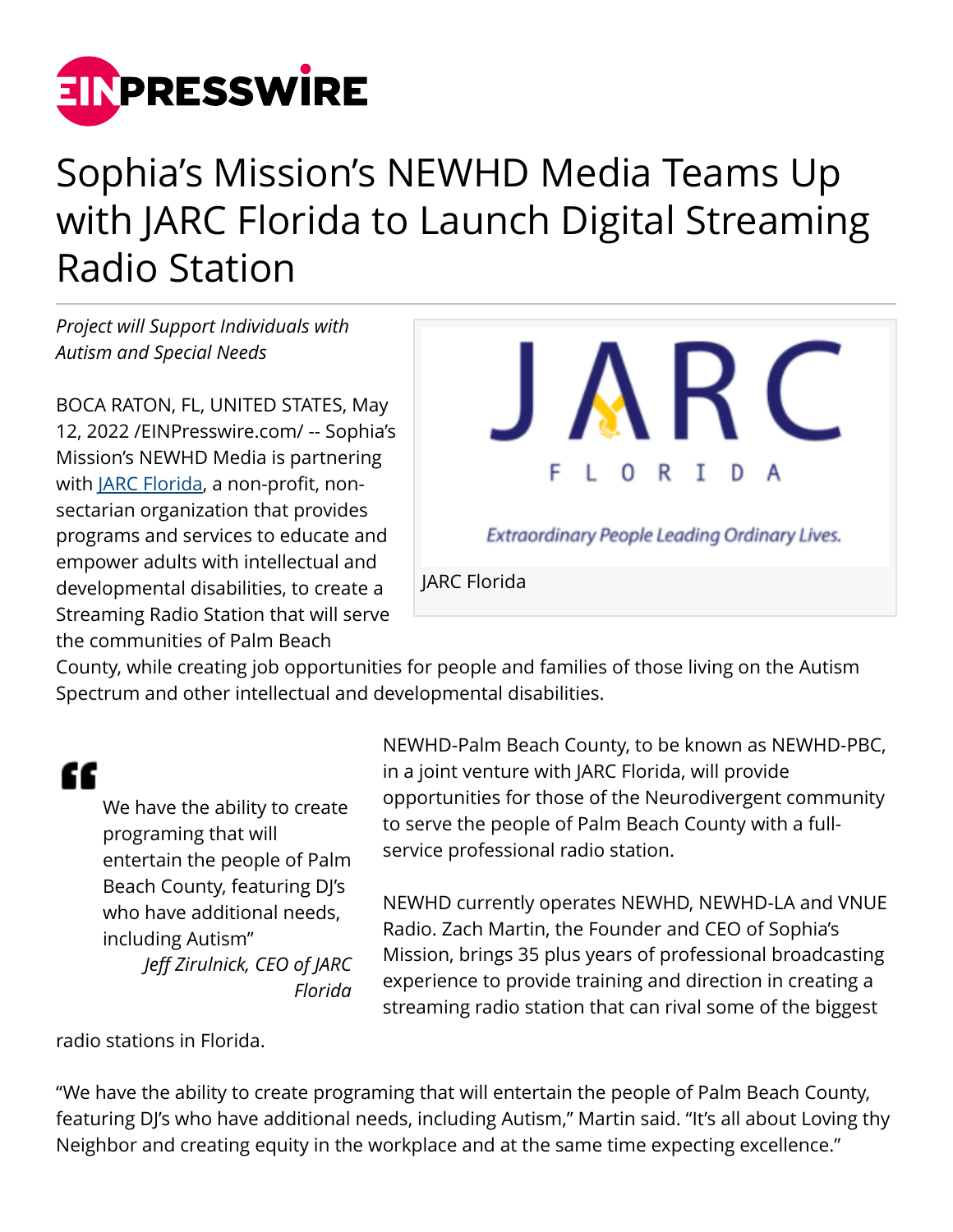Jeff Zirulnick, CEO of JARC Florida, added: "With the addition of NEWHD Media to our team of programs and services offered at JARC, we are very excited for the unique opportunity our clients will have in the broadcast arena. This new partnership will provide us the ability to reach the greater Palm Beach County community and demonstrate the abilities of individuals with developmental and intellectual disabilities."



NEWHD-PBC will launch within 60 days of securing an underwriting sponsor. The station will feature a unique adult contemporary music formatted station and amazing talent. The goal is to have 80 percent of the staff have Autism and intellectual and developmental disabilities. In the future, there will be a NEWHD-PBC studio located on the JARC campus in Boca Raton.

About Sophia's Mission Founded in 2019, Sophia's Mission is a federally registered 501c3. Sophia's Mission provides job opportunities for those living on the Autism Spectrum and other related disabilities, and also provides the needed support for primary care givers and family members. Learn more at <https://sophiasmissionus.org>.

## About JARC FL

JARC Florida, a non-sectarian organization based in Boca Raton, provides programs and services to educate and empower adults with intellectual and developmental disabilities. It strives to assist each individual with becoming all he or she is capable of being and encourages this growth in a caring, nurturing environment. It is the mission of JARC, in partnership with the families of its clients, to promote independence, dignity, and self-respect in order to create more fulfilling lives. JARC currently operates ten group homes in the Boca Raton and Delray Beach area for adults with developmental disabilities. JARC offers apartment living for those who do not require 24 hour supervision as well as vocational training in the Mel & Elaine Stein Living and Learning Center. The organization was created in the mid 1980's in response to the needs of families with adult children with developmental disabilities. Learn more at [http://jarcfl.org.](http://jarcfl.org)

Melissa Perlman BlueIvy Communications +1 561-310-9921 [email us here](http://www.einpresswire.com/contact_author/3483715) Visit us on social media: [Facebook](https://www.facebook.com/BlueIvyCommunications)